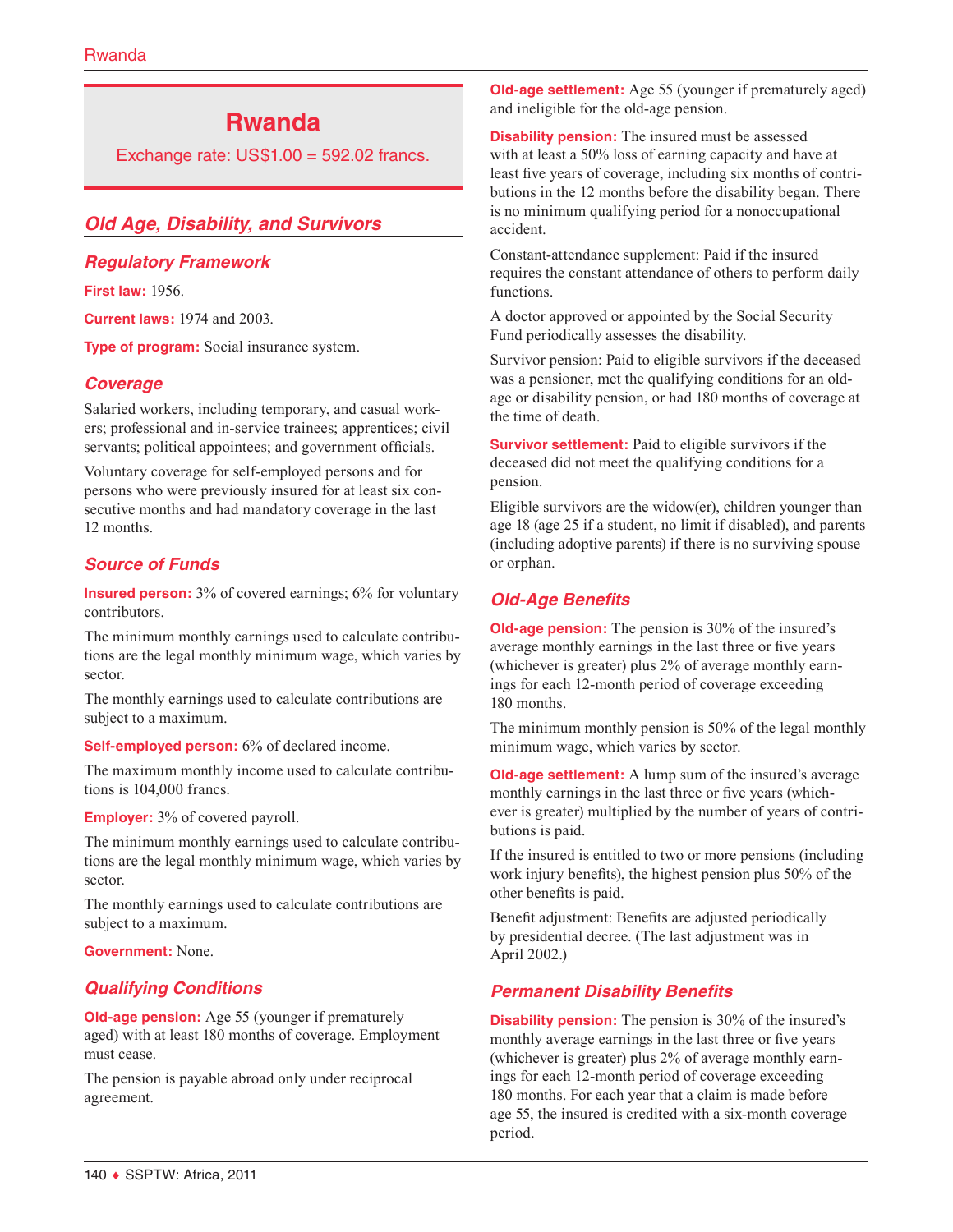The minimum monthly pension is 50% of the legal monthly minimum wage, which varies by sector.

Constant-attendance supplement: 40% of the insured's pension is paid.

Benefit adjustment: Benefits are adjusted periodically by presidential decree. (The last adjustment was in April 2002.)

# *Survivor Benefits*

**Survivor pension:** 50% of the pension the deceased received or was eligible to receive is paid to the widow(er).

**Orphan's pension:** 25% of the pension the deceased received or was eligible to receive is paid for each eligible orphan; 40% for a full orphan.

The combined receipt of two or more pensions is allowed for full orphans.

**Dependent parent's pension (if there are no other eligible survivors):** 25% of the pension the deceased received or was eligible to receive is paid to each eligible parent.

All survivor benefits combined must not exceed 100% of the pension the deceased received or was eligible to receive.

**Survivor settlement:** A lump sum of one month of pension for each six-month period of coverage is paid to the widow(er).

**Orphan's settlement:** A lump sum of 50% of the survivor settlement is paid to each eligible orphan. The total settlement paid to orphans must not exceed twice the survivor settlement.

Benefit adjustment: Benefits are adjusted periodically by presidential decree. (The last adjustment was in April 2002.)

# *Administrative Organization*

Ministry of Finance and Economic Planning [\(http://www](http://www.minecofin.gov.rw) [.minecofin.gov.rw\)](http://www.minecofin.gov.rw) provides general supervision.

Social Security Fund [\(http://www.csr.gov.rw\)](http://www.csr.gov.rw), managed by a tripartite council and a director general, administers the program.

Rwanda Revenue Authority (<http://www.rra.gov.rw>) collects contributions.

# *Sickness and Maternity*

#### *Regulatory Framework*

No statutory benefits are provided.

The labor code requires employers to pay 100% of wages for sickness benefits for up to 30 days.

The labor code requires employers to pay 66.7% of wages for maternity benefits for up to 12 weeks.

# *Work Injury*

#### *Regulatory Framework*

**First law:** 1949 (private sector).

**Current laws:** 1974 and 2003.

**Type of program:** Social insurance system.

#### *Coverage*

Employed persons. Exclusions: Self-employed persons.

#### *Source of Funds*

**Insured person:** None.

**Self-employed person:** Not applicable.

**Employer:** 2% of gross monthly payroll.

**Government:** None.

# *Qualifying Conditions*

**Work injury benefits:** There is no minimum qualifying period.

# *Temporary Disability Benefits*

75% of the insured's average daily earnings in the three months before the disability began is paid until full recovery or certification of permanent disability, up to 180 days.

A doctor approved or appointed by the Social Security Fund periodically assesses the disability.

# *Permanent Disability Benefits*

**Permanent disability pension:** If the insured is assessed with a total disability, 85% of the insured's average monthly earnings in the three months before the disability began is paid.

Constant-attendance supplement: If the insured requires the constant attendance of others to perform daily functions, 40% of the insured's pension is paid.

Partial disability: If the assessed degree of disability is at least 15%, a percentage of the full pension is paid according to the assessed degree of disability; otherwise, a lump sum of three years of pension is paid, according to the assessed degree of disability.

A doctor approved or appointed by the Social Security Fund periodically assesses the disability.

# *Workers' Medical Benefits*

Benefits include medical, surgical, and dental care; laboratory services; medicine; hospitalization; eyeglasses; appliances; rehabilitation; and transportation.